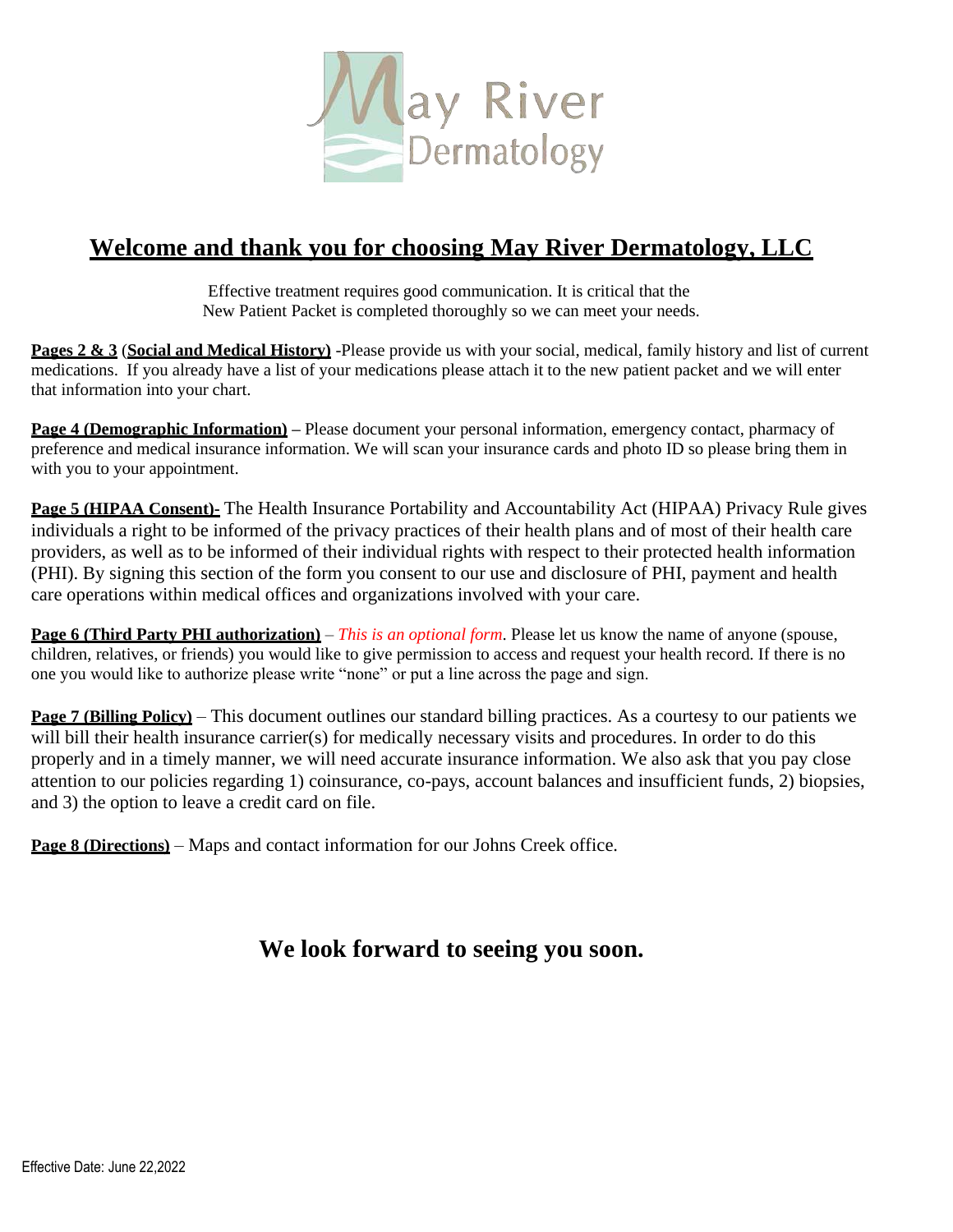

| Date of Birth: 1 1 Today's Date: 1 1                                                                                                                                                                                                                                                        |            |                                                |
|---------------------------------------------------------------------------------------------------------------------------------------------------------------------------------------------------------------------------------------------------------------------------------------------|------------|------------------------------------------------|
|                                                                                                                                                                                                                                                                                             |            |                                                |
| Are you allergic to any medications? • YES • NO If yes, list below:                                                                                                                                                                                                                         |            |                                                |
|                                                                                                                                                                                                                                                                                             |            | $2.$                                           |
| List all medications you are currently taking (including prescriptions, over-the-counter, & vitamins)                                                                                                                                                                                       |            |                                                |
| $1.$ 5.                                                                                                                                                                                                                                                                                     |            |                                                |
|                                                                                                                                                                                                                                                                                             |            |                                                |
| $2.$ 6.                                                                                                                                                                                                                                                                                     |            |                                                |
| Current weight (pounds):<br>Fleight (feet/inches):                                                                                                                                                                                                                                          |            |                                                |
| Occupation: <u>contract and contract and contract and contract and contract and contract and contract and contract and contract and contract and contract and contract and contract and contract and contract and contract and c</u><br>Please completely fill circle next to answer choice |            |                                                |
| <b>Social History</b>                                                                                                                                                                                                                                                                       |            |                                                |
| Smoking Status: O Current Every Day                                                                                                                                                                                                                                                         |            | O Current Some Days O Former Smoker<br>O Never |
| Sunscreen use:                                                                                                                                                                                                                                                                              | O Yes O No |                                                |
| At least 1 blistering sunburn:                                                                                                                                                                                                                                                              | O Yes O No |                                                |
| Healthcare worker:                                                                                                                                                                                                                                                                          | O Yes      | O No                                           |
| Past Medical History - Do you have any history of:                                                                                                                                                                                                                                          |            |                                                |
| Hypertension: 0 Yes 0 No                                                                                                                                                                                                                                                                    |            |                                                |
| Heart Disease:                                                                                                                                                                                                                                                                              | O Yes      | O No                                           |
| Diabetes:                                                                                                                                                                                                                                                                                   | O Yes      | O No                                           |
| Asthma:                                                                                                                                                                                                                                                                                     | O Yes      | O No                                           |
| Arthritis:                                                                                                                                                                                                                                                                                  | O Yes      | O No                                           |
| Cancer:                                                                                                                                                                                                                                                                                     | O Yes      | O No                                           |
| Pacemaker:                                                                                                                                                                                                                                                                                  | O Yes      | O No                                           |
| Artificial valves:                                                                                                                                                                                                                                                                          | O Yes      | O No                                           |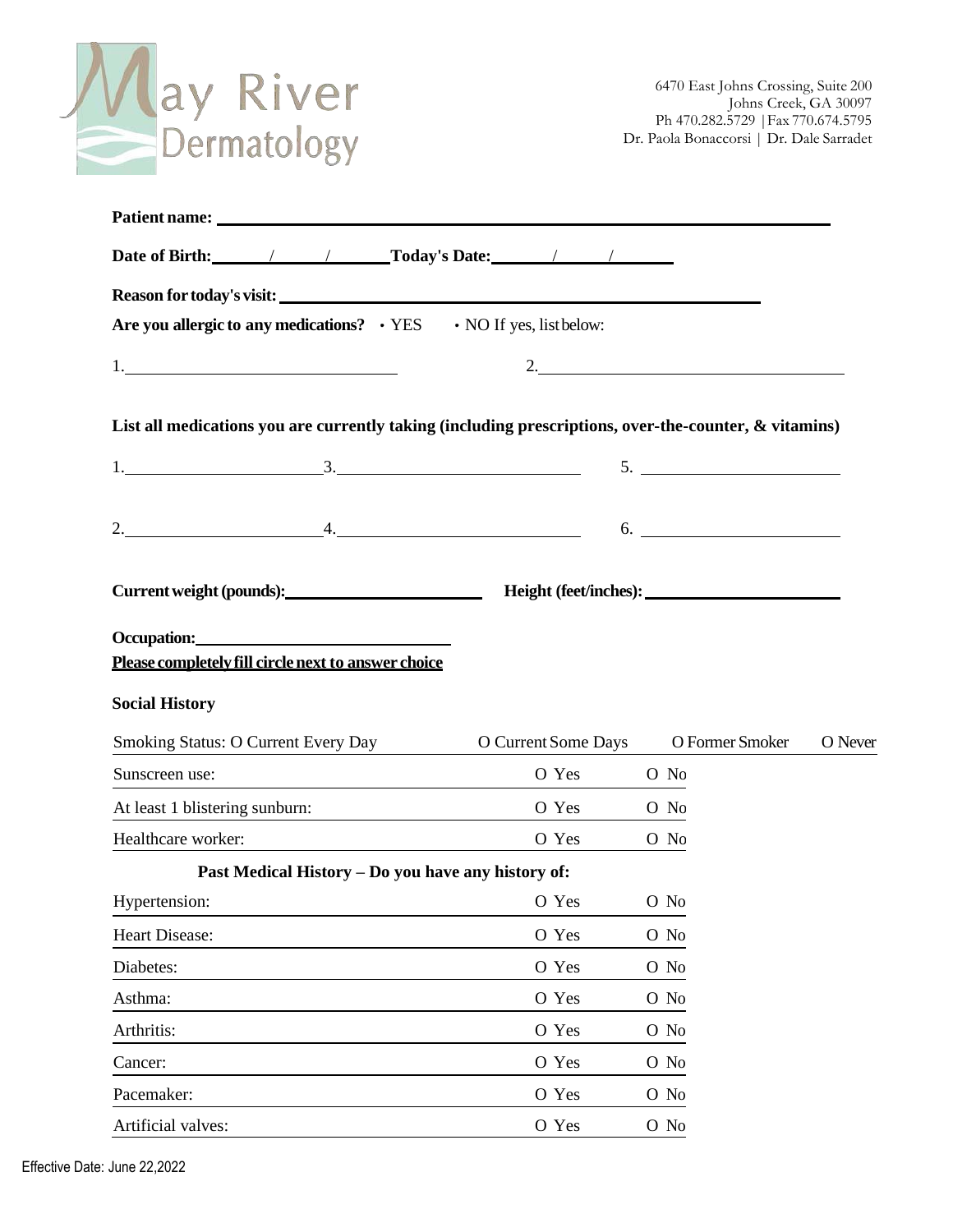|                                                                                                                                                                                                                                                                                                                                                                                                                                                       | O Yes    | O No | O N/A     |
|-------------------------------------------------------------------------------------------------------------------------------------------------------------------------------------------------------------------------------------------------------------------------------------------------------------------------------------------------------------------------------------------------------------------------------------------------------|----------|------|-----------|
| Keloid scarring:                                                                                                                                                                                                                                                                                                                                                                                                                                      | O Yes    | O No |           |
| Problems with healing:                                                                                                                                                                                                                                                                                                                                                                                                                                | O Yes    | O No |           |
| Skin disease (eczema, psoriasis, etc.)                                                                                                                                                                                                                                                                                                                                                                                                                | O Yes    | O No |           |
| Atypical moles:                                                                                                                                                                                                                                                                                                                                                                                                                                       | O Yes    | O No |           |
| HIV positive:                                                                                                                                                                                                                                                                                                                                                                                                                                         | O Yes    | O No |           |
| Hepatitis C positive:                                                                                                                                                                                                                                                                                                                                                                                                                                 | O Yes    | O No |           |
| Problems with anesthesia:                                                                                                                                                                                                                                                                                                                                                                                                                             | O Yes    | O No |           |
| <b>Surgical History</b>                                                                                                                                                                                                                                                                                                                                                                                                                               |          |      |           |
| Artificial hip joint:                                                                                                                                                                                                                                                                                                                                                                                                                                 | O Yes    | O No |           |
| Artificial knee:                                                                                                                                                                                                                                                                                                                                                                                                                                      | O Yes    | O No |           |
| <b>Family History</b>                                                                                                                                                                                                                                                                                                                                                                                                                                 |          |      |           |
| Family history of skin cancer:                                                                                                                                                                                                                                                                                                                                                                                                                        | O Yes    | O No | O Unknown |
| Family history of melanoma:                                                                                                                                                                                                                                                                                                                                                                                                                           | O Yes    | O No | O Unknown |
| Family history of other skin diseases:                                                                                                                                                                                                                                                                                                                                                                                                                | O Yes    | O No | O Unknown |
|                                                                                                                                                                                                                                                                                                                                                                                                                                                       |          |      |           |
|                                                                                                                                                                                                                                                                                                                                                                                                                                                       |          |      |           |
| Any Hospitalization (Last 6 months):                                                                                                                                                                                                                                                                                                                                                                                                                  | Yes / No |      |           |
|                                                                                                                                                                                                                                                                                                                                                                                                                                                       |          |      |           |
|                                                                                                                                                                                                                                                                                                                                                                                                                                                       |          |      |           |
|                                                                                                                                                                                                                                                                                                                                                                                                                                                       |          |      |           |
|                                                                                                                                                                                                                                                                                                                                                                                                                                                       | Yes / No |      |           |
| <b>Any Surgery:</b><br>Any Skin Cancer (Type: Basal Cell, Squamous Cell, Melanoma, etc):<br>Have you had the COVID-19 vaccine?<br>Have you had a flu vaccine within the past 6 months? Yes / No<br>If you are 65 years or older have you had a pneumococcal (pneumonia) vaccine? Yes / No<br>Do you currently have a living will (advance directive) or durable power of attorney for healthcare?<br>Any other information you would like us to know: |          |      |           |

 $\overline{\phantom{0}}$ 

# **MEDICAL HISTORY (continued)**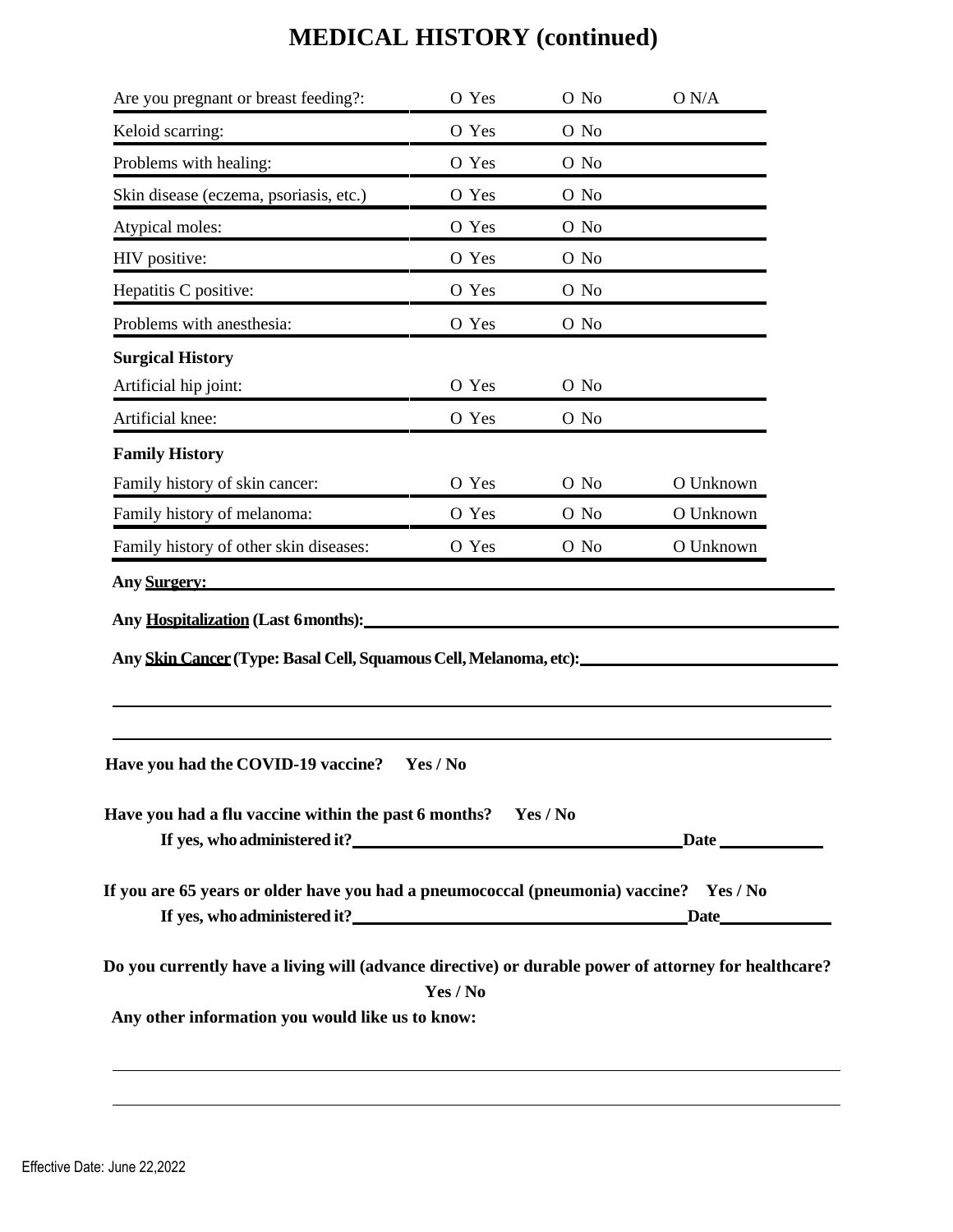### **PATIENT DEMOGRAPHICS**

| Male<br>Female                                                                                  |                                                                                                       |                                                                                                                                                                                                                                                                                                                                                                                                                                                               |                                                                                                                                                                                                                                                                                                                                                                                                                                                                                                                                                                                                                                                                                                                                                                                                                                                                                                                                                                                                                                                                                                                                                                                                                                                                                                                                                                                                                                                                                                                                                                                                                                                                                                                                                                                                                                                                                                                                                                                                                                                                                                                                                            |
|-------------------------------------------------------------------------------------------------|-------------------------------------------------------------------------------------------------------|---------------------------------------------------------------------------------------------------------------------------------------------------------------------------------------------------------------------------------------------------------------------------------------------------------------------------------------------------------------------------------------------------------------------------------------------------------------|------------------------------------------------------------------------------------------------------------------------------------------------------------------------------------------------------------------------------------------------------------------------------------------------------------------------------------------------------------------------------------------------------------------------------------------------------------------------------------------------------------------------------------------------------------------------------------------------------------------------------------------------------------------------------------------------------------------------------------------------------------------------------------------------------------------------------------------------------------------------------------------------------------------------------------------------------------------------------------------------------------------------------------------------------------------------------------------------------------------------------------------------------------------------------------------------------------------------------------------------------------------------------------------------------------------------------------------------------------------------------------------------------------------------------------------------------------------------------------------------------------------------------------------------------------------------------------------------------------------------------------------------------------------------------------------------------------------------------------------------------------------------------------------------------------------------------------------------------------------------------------------------------------------------------------------------------------------------------------------------------------------------------------------------------------------------------------------------------------------------------------------------------------|
|                                                                                                 |                                                                                                       |                                                                                                                                                                                                                                                                                                                                                                                                                                                               |                                                                                                                                                                                                                                                                                                                                                                                                                                                                                                                                                                                                                                                                                                                                                                                                                                                                                                                                                                                                                                                                                                                                                                                                                                                                                                                                                                                                                                                                                                                                                                                                                                                                                                                                                                                                                                                                                                                                                                                                                                                                                                                                                            |
|                                                                                                 |                                                                                                       |                                                                                                                                                                                                                                                                                                                                                                                                                                                               |                                                                                                                                                                                                                                                                                                                                                                                                                                                                                                                                                                                                                                                                                                                                                                                                                                                                                                                                                                                                                                                                                                                                                                                                                                                                                                                                                                                                                                                                                                                                                                                                                                                                                                                                                                                                                                                                                                                                                                                                                                                                                                                                                            |
|                                                                                                 |                                                                                                       |                                                                                                                                                                                                                                                                                                                                                                                                                                                               |                                                                                                                                                                                                                                                                                                                                                                                                                                                                                                                                                                                                                                                                                                                                                                                                                                                                                                                                                                                                                                                                                                                                                                                                                                                                                                                                                                                                                                                                                                                                                                                                                                                                                                                                                                                                                                                                                                                                                                                                                                                                                                                                                            |
|                                                                                                 |                                                                                                       |                                                                                                                                                                                                                                                                                                                                                                                                                                                               |                                                                                                                                                                                                                                                                                                                                                                                                                                                                                                                                                                                                                                                                                                                                                                                                                                                                                                                                                                                                                                                                                                                                                                                                                                                                                                                                                                                                                                                                                                                                                                                                                                                                                                                                                                                                                                                                                                                                                                                                                                                                                                                                                            |
|                                                                                                 |                                                                                                       |                                                                                                                                                                                                                                                                                                                                                                                                                                                               | Ethnicity: <u>________________________</u>                                                                                                                                                                                                                                                                                                                                                                                                                                                                                                                                                                                                                                                                                                                                                                                                                                                                                                                                                                                                                                                                                                                                                                                                                                                                                                                                                                                                                                                                                                                                                                                                                                                                                                                                                                                                                                                                                                                                                                                                                                                                                                                 |
|                                                                                                 |                                                                                                       |                                                                                                                                                                                                                                                                                                                                                                                                                                                               |                                                                                                                                                                                                                                                                                                                                                                                                                                                                                                                                                                                                                                                                                                                                                                                                                                                                                                                                                                                                                                                                                                                                                                                                                                                                                                                                                                                                                                                                                                                                                                                                                                                                                                                                                                                                                                                                                                                                                                                                                                                                                                                                                            |
|                                                                                                 |                                                                                                       |                                                                                                                                                                                                                                                                                                                                                                                                                                                               |                                                                                                                                                                                                                                                                                                                                                                                                                                                                                                                                                                                                                                                                                                                                                                                                                                                                                                                                                                                                                                                                                                                                                                                                                                                                                                                                                                                                                                                                                                                                                                                                                                                                                                                                                                                                                                                                                                                                                                                                                                                                                                                                                            |
|                                                                                                 |                                                                                                       |                                                                                                                                                                                                                                                                                                                                                                                                                                                               |                                                                                                                                                                                                                                                                                                                                                                                                                                                                                                                                                                                                                                                                                                                                                                                                                                                                                                                                                                                                                                                                                                                                                                                                                                                                                                                                                                                                                                                                                                                                                                                                                                                                                                                                                                                                                                                                                                                                                                                                                                                                                                                                                            |
|                                                                                                 |                                                                                                       |                                                                                                                                                                                                                                                                                                                                                                                                                                                               |                                                                                                                                                                                                                                                                                                                                                                                                                                                                                                                                                                                                                                                                                                                                                                                                                                                                                                                                                                                                                                                                                                                                                                                                                                                                                                                                                                                                                                                                                                                                                                                                                                                                                                                                                                                                                                                                                                                                                                                                                                                                                                                                                            |
|                                                                                                 |                                                                                                       |                                                                                                                                                                                                                                                                                                                                                                                                                                                               |                                                                                                                                                                                                                                                                                                                                                                                                                                                                                                                                                                                                                                                                                                                                                                                                                                                                                                                                                                                                                                                                                                                                                                                                                                                                                                                                                                                                                                                                                                                                                                                                                                                                                                                                                                                                                                                                                                                                                                                                                                                                                                                                                            |
|                                                                                                 |                                                                                                       |                                                                                                                                                                                                                                                                                                                                                                                                                                                               |                                                                                                                                                                                                                                                                                                                                                                                                                                                                                                                                                                                                                                                                                                                                                                                                                                                                                                                                                                                                                                                                                                                                                                                                                                                                                                                                                                                                                                                                                                                                                                                                                                                                                                                                                                                                                                                                                                                                                                                                                                                                                                                                                            |
|                                                                                                 |                                                                                                       |                                                                                                                                                                                                                                                                                                                                                                                                                                                               |                                                                                                                                                                                                                                                                                                                                                                                                                                                                                                                                                                                                                                                                                                                                                                                                                                                                                                                                                                                                                                                                                                                                                                                                                                                                                                                                                                                                                                                                                                                                                                                                                                                                                                                                                                                                                                                                                                                                                                                                                                                                                                                                                            |
|                                                                                                 |                                                                                                       |                                                                                                                                                                                                                                                                                                                                                                                                                                                               |                                                                                                                                                                                                                                                                                                                                                                                                                                                                                                                                                                                                                                                                                                                                                                                                                                                                                                                                                                                                                                                                                                                                                                                                                                                                                                                                                                                                                                                                                                                                                                                                                                                                                                                                                                                                                                                                                                                                                                                                                                                                                                                                                            |
|                                                                                                 |                                                                                                       |                                                                                                                                                                                                                                                                                                                                                                                                                                                               |                                                                                                                                                                                                                                                                                                                                                                                                                                                                                                                                                                                                                                                                                                                                                                                                                                                                                                                                                                                                                                                                                                                                                                                                                                                                                                                                                                                                                                                                                                                                                                                                                                                                                                                                                                                                                                                                                                                                                                                                                                                                                                                                                            |
|                                                                                                 |                                                                                                       |                                                                                                                                                                                                                                                                                                                                                                                                                                                               |                                                                                                                                                                                                                                                                                                                                                                                                                                                                                                                                                                                                                                                                                                                                                                                                                                                                                                                                                                                                                                                                                                                                                                                                                                                                                                                                                                                                                                                                                                                                                                                                                                                                                                                                                                                                                                                                                                                                                                                                                                                                                                                                                            |
|                                                                                                 |                                                                                                       |                                                                                                                                                                                                                                                                                                                                                                                                                                                               |                                                                                                                                                                                                                                                                                                                                                                                                                                                                                                                                                                                                                                                                                                                                                                                                                                                                                                                                                                                                                                                                                                                                                                                                                                                                                                                                                                                                                                                                                                                                                                                                                                                                                                                                                                                                                                                                                                                                                                                                                                                                                                                                                            |
|                                                                                                 |                                                                                                       |                                                                                                                                                                                                                                                                                                                                                                                                                                                               |                                                                                                                                                                                                                                                                                                                                                                                                                                                                                                                                                                                                                                                                                                                                                                                                                                                                                                                                                                                                                                                                                                                                                                                                                                                                                                                                                                                                                                                                                                                                                                                                                                                                                                                                                                                                                                                                                                                                                                                                                                                                                                                                                            |
|                                                                                                 |                                                                                                       |                                                                                                                                                                                                                                                                                                                                                                                                                                                               |                                                                                                                                                                                                                                                                                                                                                                                                                                                                                                                                                                                                                                                                                                                                                                                                                                                                                                                                                                                                                                                                                                                                                                                                                                                                                                                                                                                                                                                                                                                                                                                                                                                                                                                                                                                                                                                                                                                                                                                                                                                                                                                                                            |
|                                                                                                 |                                                                                                       |                                                                                                                                                                                                                                                                                                                                                                                                                                                               |                                                                                                                                                                                                                                                                                                                                                                                                                                                                                                                                                                                                                                                                                                                                                                                                                                                                                                                                                                                                                                                                                                                                                                                                                                                                                                                                                                                                                                                                                                                                                                                                                                                                                                                                                                                                                                                                                                                                                                                                                                                                                                                                                            |
|                                                                                                 |                                                                                                       |                                                                                                                                                                                                                                                                                                                                                                                                                                                               |                                                                                                                                                                                                                                                                                                                                                                                                                                                                                                                                                                                                                                                                                                                                                                                                                                                                                                                                                                                                                                                                                                                                                                                                                                                                                                                                                                                                                                                                                                                                                                                                                                                                                                                                                                                                                                                                                                                                                                                                                                                                                                                                                            |
|                                                                                                 |                                                                                                       |                                                                                                                                                                                                                                                                                                                                                                                                                                                               |                                                                                                                                                                                                                                                                                                                                                                                                                                                                                                                                                                                                                                                                                                                                                                                                                                                                                                                                                                                                                                                                                                                                                                                                                                                                                                                                                                                                                                                                                                                                                                                                                                                                                                                                                                                                                                                                                                                                                                                                                                                                                                                                                            |
|                                                                                                 |                                                                                                       | <b>Date</b>                                                                                                                                                                                                                                                                                                                                                                                                                                                   |                                                                                                                                                                                                                                                                                                                                                                                                                                                                                                                                                                                                                                                                                                                                                                                                                                                                                                                                                                                                                                                                                                                                                                                                                                                                                                                                                                                                                                                                                                                                                                                                                                                                                                                                                                                                                                                                                                                                                                                                                                                                                                                                                            |
|                                                                                                 |                                                                                                       |                                                                                                                                                                                                                                                                                                                                                                                                                                                               |                                                                                                                                                                                                                                                                                                                                                                                                                                                                                                                                                                                                                                                                                                                                                                                                                                                                                                                                                                                                                                                                                                                                                                                                                                                                                                                                                                                                                                                                                                                                                                                                                                                                                                                                                                                                                                                                                                                                                                                                                                                                                                                                                            |
|                                                                                                 |                                                                                                       |                                                                                                                                                                                                                                                                                                                                                                                                                                                               |                                                                                                                                                                                                                                                                                                                                                                                                                                                                                                                                                                                                                                                                                                                                                                                                                                                                                                                                                                                                                                                                                                                                                                                                                                                                                                                                                                                                                                                                                                                                                                                                                                                                                                                                                                                                                                                                                                                                                                                                                                                                                                                                                            |
|                                                                                                 |                                                                                                       |                                                                                                                                                                                                                                                                                                                                                                                                                                                               |                                                                                                                                                                                                                                                                                                                                                                                                                                                                                                                                                                                                                                                                                                                                                                                                                                                                                                                                                                                                                                                                                                                                                                                                                                                                                                                                                                                                                                                                                                                                                                                                                                                                                                                                                                                                                                                                                                                                                                                                                                                                                                                                                            |
|                                                                                                 |                                                                                                       |                                                                                                                                                                                                                                                                                                                                                                                                                                                               |                                                                                                                                                                                                                                                                                                                                                                                                                                                                                                                                                                                                                                                                                                                                                                                                                                                                                                                                                                                                                                                                                                                                                                                                                                                                                                                                                                                                                                                                                                                                                                                                                                                                                                                                                                                                                                                                                                                                                                                                                                                                                                                                                            |
|                                                                                                 |                                                                                                       |                                                                                                                                                                                                                                                                                                                                                                                                                                                               |                                                                                                                                                                                                                                                                                                                                                                                                                                                                                                                                                                                                                                                                                                                                                                                                                                                                                                                                                                                                                                                                                                                                                                                                                                                                                                                                                                                                                                                                                                                                                                                                                                                                                                                                                                                                                                                                                                                                                                                                                                                                                                                                                            |
|                                                                                                 |                                                                                                       |                                                                                                                                                                                                                                                                                                                                                                                                                                                               |                                                                                                                                                                                                                                                                                                                                                                                                                                                                                                                                                                                                                                                                                                                                                                                                                                                                                                                                                                                                                                                                                                                                                                                                                                                                                                                                                                                                                                                                                                                                                                                                                                                                                                                                                                                                                                                                                                                                                                                                                                                                                                                                                            |
|                                                                                                 |                                                                                                       |                                                                                                                                                                                                                                                                                                                                                                                                                                                               |                                                                                                                                                                                                                                                                                                                                                                                                                                                                                                                                                                                                                                                                                                                                                                                                                                                                                                                                                                                                                                                                                                                                                                                                                                                                                                                                                                                                                                                                                                                                                                                                                                                                                                                                                                                                                                                                                                                                                                                                                                                                                                                                                            |
|                                                                                                 |                                                                                                       |                                                                                                                                                                                                                                                                                                                                                                                                                                                               |                                                                                                                                                                                                                                                                                                                                                                                                                                                                                                                                                                                                                                                                                                                                                                                                                                                                                                                                                                                                                                                                                                                                                                                                                                                                                                                                                                                                                                                                                                                                                                                                                                                                                                                                                                                                                                                                                                                                                                                                                                                                                                                                                            |
|                                                                                                 |                                                                                                       |                                                                                                                                                                                                                                                                                                                                                                                                                                                               |                                                                                                                                                                                                                                                                                                                                                                                                                                                                                                                                                                                                                                                                                                                                                                                                                                                                                                                                                                                                                                                                                                                                                                                                                                                                                                                                                                                                                                                                                                                                                                                                                                                                                                                                                                                                                                                                                                                                                                                                                                                                                                                                                            |
| Patient's OR Insured's Signature (If patient is a Minor, must have Responsible Party Signature) |                                                                                                       | <b>Date</b>                                                                                                                                                                                                                                                                                                                                                                                                                                                   |                                                                                                                                                                                                                                                                                                                                                                                                                                                                                                                                                                                                                                                                                                                                                                                                                                                                                                                                                                                                                                                                                                                                                                                                                                                                                                                                                                                                                                                                                                                                                                                                                                                                                                                                                                                                                                                                                                                                                                                                                                                                                                                                                            |
|                                                                                                 | MI<br>Cash Check MasterCard/Visa<br>responsible for any services not covered by my insurance carrier. | Last Name<br>Spouse's Name: <u>Andrea Communication and the second contract of the second contract of the second contract of</u><br><b>Pharmacy Name and Street:</b> The Street of the Street of the Street of the Street of the Street of the Street of the Street of the Street of the Street of the Street of the Street of the Street of the Street of the Street o<br>Patient's Signature (If patient is a Minor, must have Responsible Party Signature) | Social Security #: University Assembly and Assembly Assembly Assembly Assembly<br>,我们也不会有什么。""我们的人,我们也不会有什么?""我们的人,我们也不会有什么?""我们的人,我们也不会有什么?""我们的人,我们也不会有什么?""我们的人<br>Primary Phone w/ Area Code: Notice and Society Area Code: Note and Society Area Code: Note and Society Area Code: No<br><b>If patient is a Minor, are parents</b> Married CDivorced Custodial Parent:<br>Custodial Parent's Home Phone w/Area Code: Work Phone w/ Area Code: North Phone w/ Area Code:<br>In case of emergency, contact: interest and contact and contact and contact and contact and contact and contact<br>Phone Number w/Area Code: National Area Code: National Area Code: National Area Code: National Area Code: National Area Code: National Area Code: National Area Code: National Area Code: National Area Code: National Area Co<br>(Circle One) Primary Care or Referring Physician: Circle 2013 City: City: State: State: Circle One)<br>How did you hear about our practice?_____Primary Care Doctor_______ZocDoc______Website______Google/Internet_______Other_______________<br>Would you like to have access to your medical records, receive appointment reminders and other notifications via a secured patient portal and<br>I currently do not have health insurance coverage. Therefore, I understand that all charges must be paid on the date of service. My payment today will be<br>Insurance Company# 1: Network and Security Area Company PRIMARY INSURED'S NAME:<br>Date of Birth: Policy #: Policy #: Group #: Group #: Relationship: Relationship:<br>Insurance Company#2 : 1990 1990 1991 PRIMARY INSURED'S NAME:<br>Date of Birth: Policy # Policy # Policy # Croup # Croup # Pelationship:<br>I hereby authorize the payment of medical benefits to May River Dermatology, LLC for services rendered. I understand that I am financially<br>I further agree to pay all collection costs, attomey fees, and other expenses that may be incurred to enforce the collection of any amounts<br>I hereby authorize May River Dermatology, LLC to release any medical information necessary to complete and process my insurance claims. |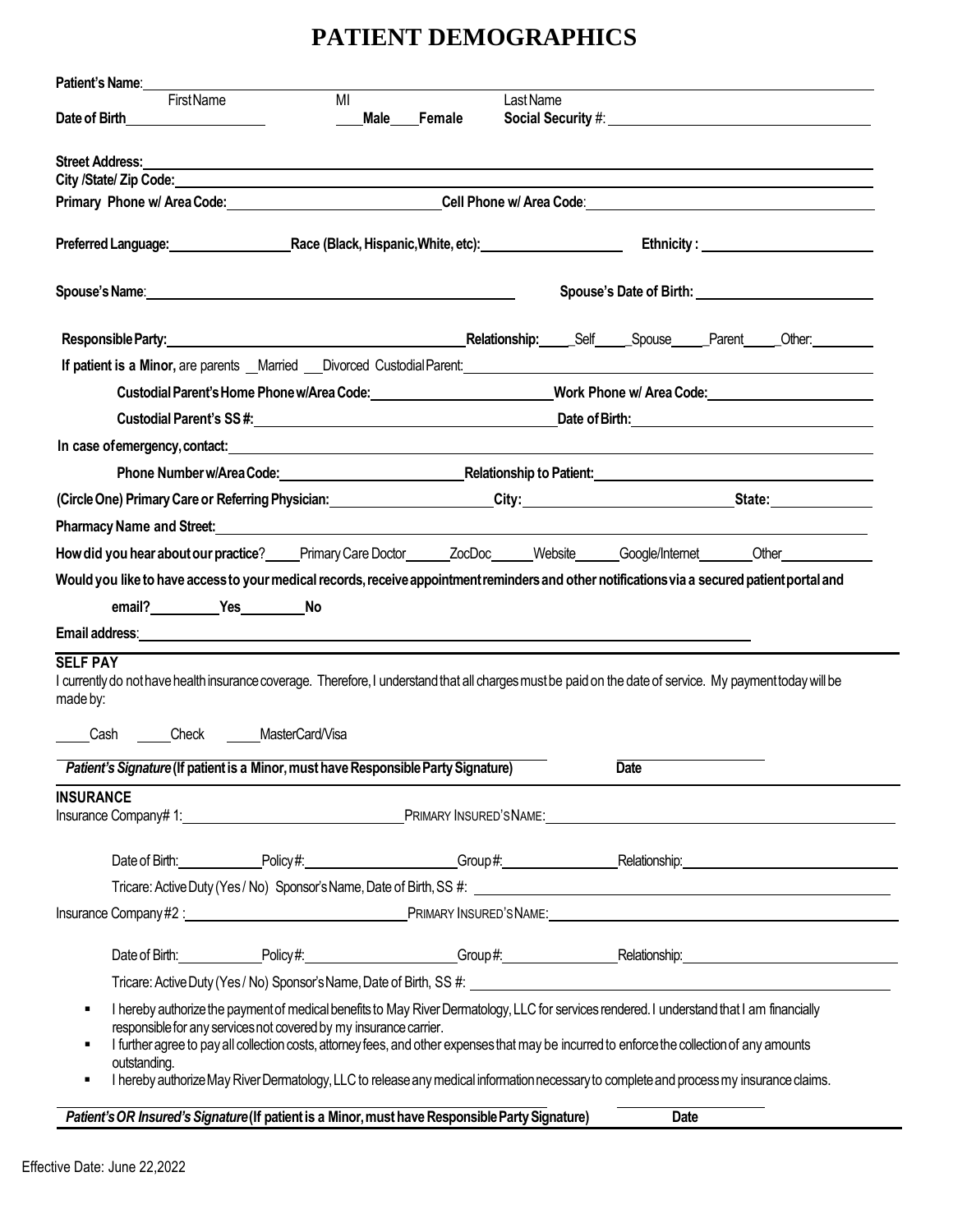### **HIPAA CONSENT**

Our Notice of Privacy Practices provides information about how we may use and disclose protected health information about you. The Notice contains a Patient Rights section describing your rights under the law. You have the right to review our Notice before signing this Consent. The terms of our Notice may change. If we change our Notice, you may obtain a revised copy by contacting our office.

You have the right to request that we restrict how protected health information about you is used or disclosed for treatment, payment, or health care operations. We are not required to agree to this restriction, but if we do, we shall honor that agreement.

By signing this form, you consent to our use and disclosure of protected health information about you for treatment, payment and health care operations. You have the right to revoke this Consent, in writing, signed by you. However, such a revocation shall not affect any disclosures we have already made in reliance on your prior Consent. The Practice provides this form to comply with the Health Insurance Portability and Accountability Act of 1996 (HIPAA).

The patient understands that:

- Protected health information may be disclosed or used for treatment, payment, or health care operations
- The Practice has a Notice of Privacy Practices and that the patient has the opportunity to review this Notice
- The Practice reserves the right to change the Notice of Privacy Practices
- The patient has the right to restrict the uses of their information but the Practice does not have to agree to those restrictions
- The patient may revoke this Consent in writing at any time and all future disclosures will then cease
- The Practice may condition receipt of treatment upon the execution of this Consent.

This Consent was signed by:

**Patient Name (PRINT) Patient or Legal Guardian Signature Date** 

Relationship to Patient (if other than patient):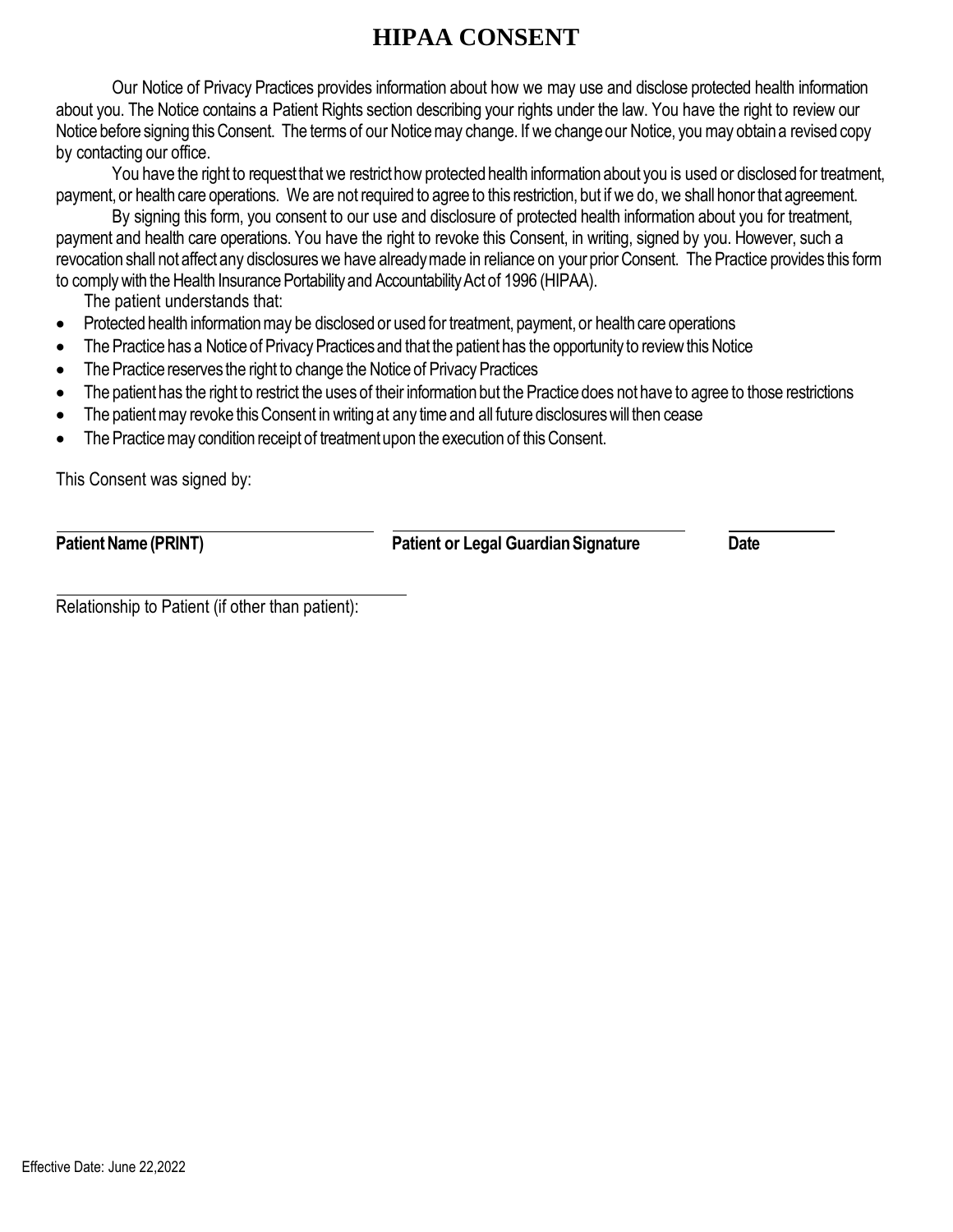## **AUTHORIZATION FOR DISCLOSURE OF PROTECTEDHEALTHINFORMATIONTO THIRD PARTY**

(Complete this form if you would like for May River Dermatology, LLC to disclose certain protected health information to family members)

, authorize May River Dermatology, LLC to use and/or disclose certain protected health information (PHI) as described herein. I understand that, if the person(s) or organization(s) that I authorize to receive my protected health information are not subject to federal and state health information privacy laws, subsequent disclosure by such person(s) or organization(s) may not be protected by those laws.

I authorize the following person (s) and/or organization(s) to receive my PHI, as disclosed by the person(s) and/or organizations(s) above.

Name(s) & Relationship(s):  $\blacksquare$ 

Organization(s) & Address:

Specific description of PHI that I authorize for disclosure (complete medical records, progress notes, labs, photos, etc):

Specific description of the purpose for each use or disclosure (or write "At the request of the individual "in this space):

This authorization will expire on (date, event, or indefinite):

I have the right to revoke this authorization in writing except to the extent that May River Dermatology, LLC has acted in reliance upon this authorization. My written revocation must be submitted to May River Dermatology, LLC Compliance Officer, 350 Fording Island Rd., Suite 100, Bluffton, SC 29910. I further understand that my eligibility for health benefits, my enrollment in a health plan, and my treatment will not be affected by whether or not I sign this authorization.

I have had the opportunity to read and consider the contents of this authorization. I confirm that the contents are consistent with my direction.

**Patient Name (PRINT) Patient or Legal Guardian Signature Date** 

Relationship to Patient (if other than patient)

I, have reviewed this authorization and elected not to complete at this time.